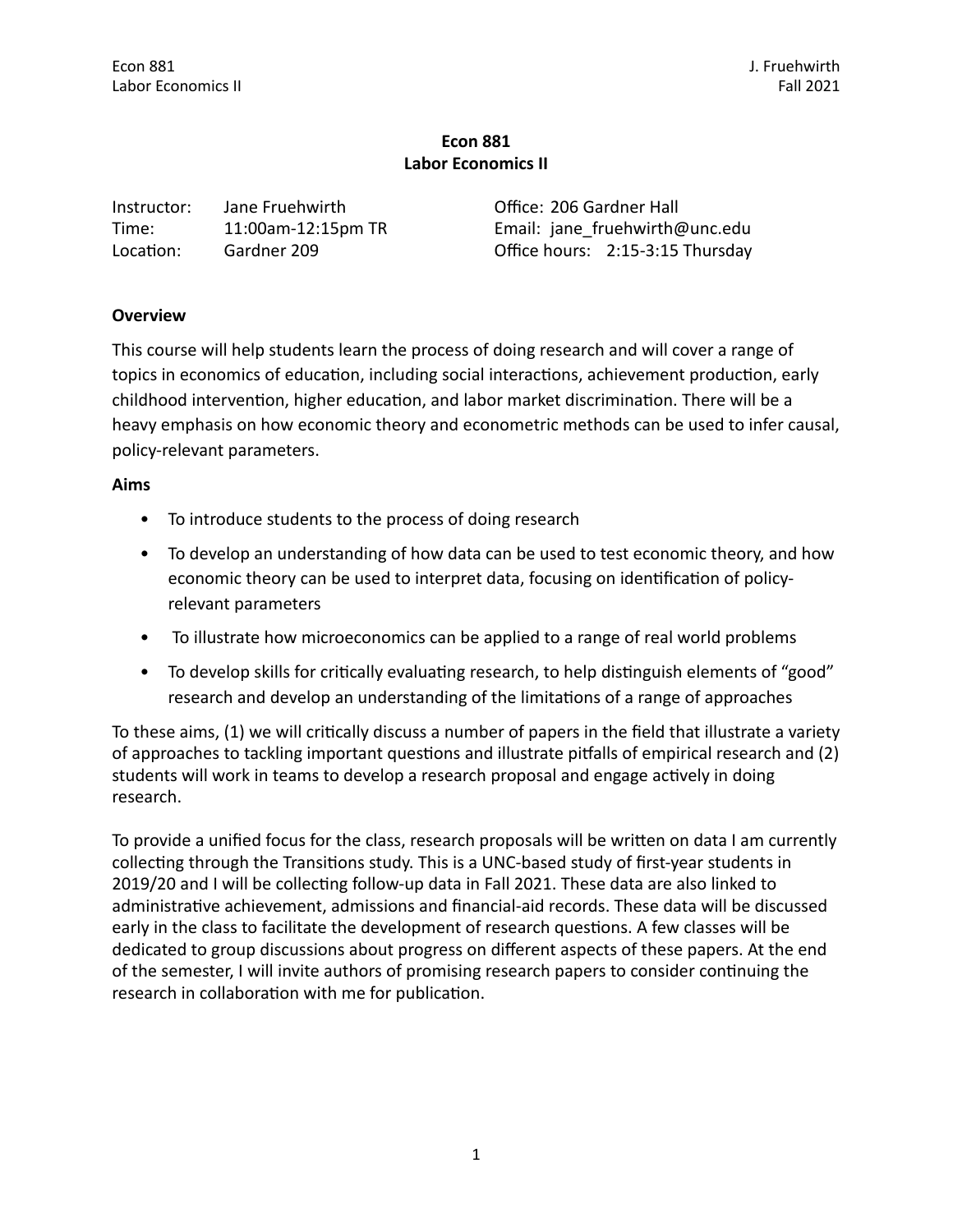## Assignments with weights and tentative due dates

Please submit these assignments through Sakai unless otherwise indicated

- 1. Final research paper (40%) due November 30
- 2. Final Take-Home Exam (30%)
- 3. Class Participation (30%)

### **Research paper**

This will serve as the beginning of a research article. It will include

- Introduction
	- $\cdot$  A clear, well-motivated research question.
	- A description of how your paper contributes to the literature.
		- This should go beyond simply describing the relevant literature to being a critical analysis of the literature that motivates your contribution.
- Theoretical/conceptual model
- Data section with descriptive statistics
	- $\cdot$  including 1 figure illustrating something important about your research question
- Empirical model
	- This should include a clear statement of how you propose to identify your causal effect of interest. This is absolutely essential to the success of the proposal.
- Provide preliminary estimate of your model.
- References

This paper should be about 2500 words or 10 pages double spaced. This will be due on the last day of class, 11/30.

#### **Final Fxam**

There will be a final take home exam that is open book to help you synthesize material you have learned during the course. Expected due date: December 6.

#### **Leading paper discussions**

Articles marked with \* are papers where students will lead the class discussion. Each student will be in charge of one of these papers. Students will also be expected to lead a class discussion on one additional article (must be targeted to an economics audience) related to their research. this will count towards you class participation grade.

#### **Classroom Participation**

Participation is critical for the success of the class. I expect you to come to each class having read the papers and prepared to discuss them. The more ready and willing you are to ask questions, the more you will learn.

To facilitate this, you will do a summary of each paper we discuss in class by providing a brief (1 to 2 sentence) responses to each of questions 1 to 5 of the guidelines for reading papers (described at the end of the syllabus), along with 1 critique and at least 1 question. You will create a running document of these summaries, which you can update based on class discussions and upload to Sakai at the end of the semester.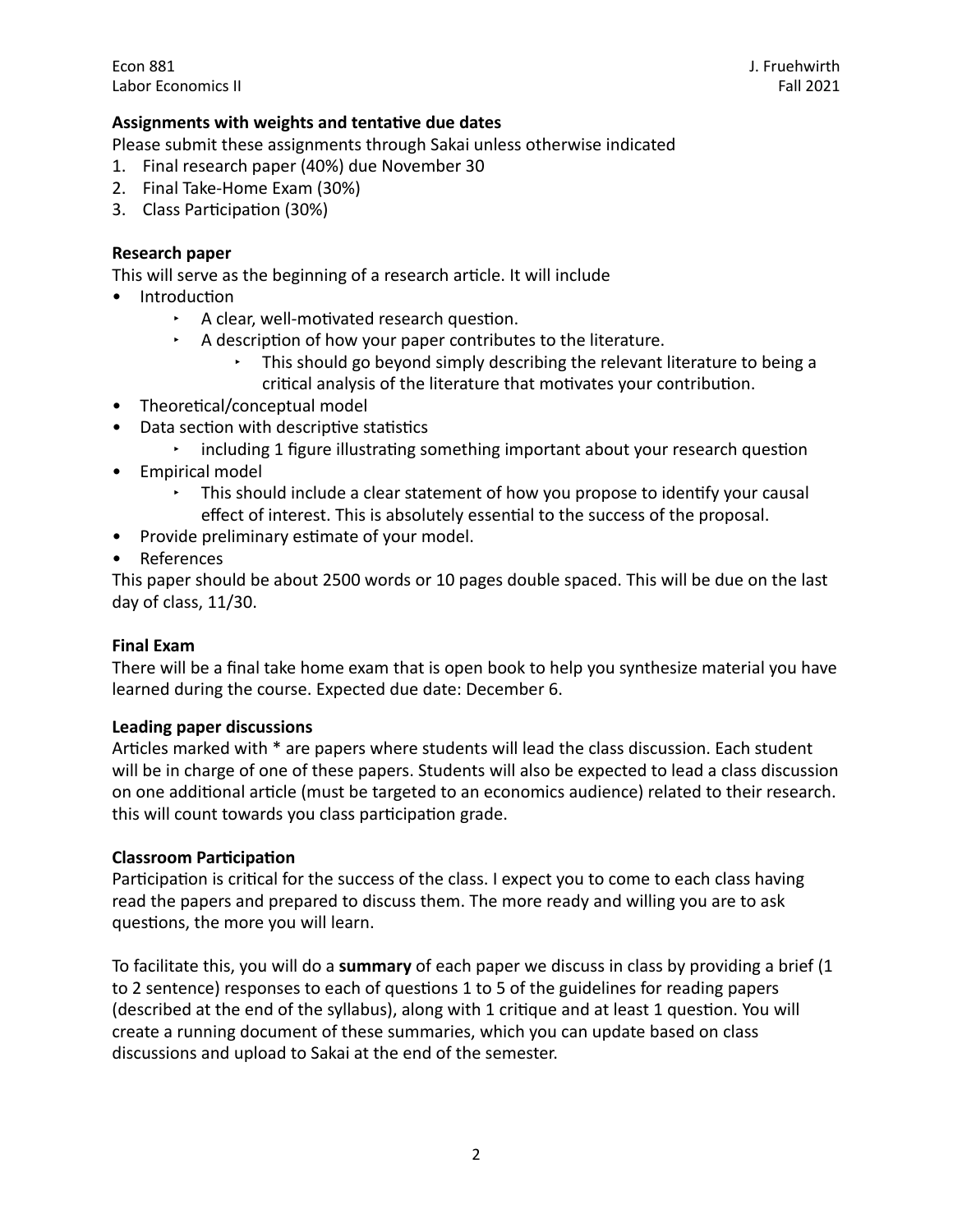Please also bring a printed copy of the paper to class or a copy you can read easily on a tablet. Being prepared for class, completion of paper summaries, classroom attendance and participation will all be factored into the final participation grade.

## **Use of Laptops**

To minimize distractions and keep the environment as interactive as possible, I ask that you do not use a laptop during class and that you turn off iPhones and other electronic devices.

# **Honor Code**

It is expected that you have read, understand and abide by UNC's honor code ([http://](http://honor.unc.edu/) [honor.unc.edu/](http://honor.unc.edu/)).

# **Syllabus Changes**

The professor reserves the right to make changes to the syllabus, including project due dates and test dates. These changes will be announced as early as possible.

## **University Resources/Policies**

## **UNC's Attendance Policy**

No right or privilege exists that permits a student to be absent from any class meetings, except for these University Approved Absences:

1. Authorized University activities

2. Disability/religious observance/pregnancy, as required by law and approved by Accessibility Resources and Service and/or the Equal Opportunity and Compliance Office (EOC)

3. Significant health condition and/or personal/family emergency as approved by the Office of the Dean of Students, Gender Violence Service Coordinators, and/or the Equal **Opportunity and Compliance Office (EOC).** 

## **Community Standards and Mask Use**

This semester, while we are in the midst of a global pandemic, all enrolled students are required to wear a mask covering your mouth and nose at all times in our classroom. This requirement is to protect our educational community  $-$  your classmates and me  $-$  as we learn together. If you choose not to wear a mask, or wear it improperly, I will ask you to leave immediately, and I will submit a report to the *Office of Student Conduct*. At that point you will be disenrolled from this course for the protection of our educational community. Students who have an authorized accommodation from Accessibility Resources and Service have an exception. For additional information, see Carolina Together.

## **Counseling and Psychological Services**

CAPS is strongly committed to addressing the mental health needs of a diverse student body through timely access to consultation and connection to clinically appropriate services, whether for short or long-term needs. Go to their website: [https://caps.unc.edu/](https://caps.unc.edu/%22%20%5Ct%20%22_blank) or visit their facilities on the third floor of the Campus Health Services building for a walk-in evaluation to learn more.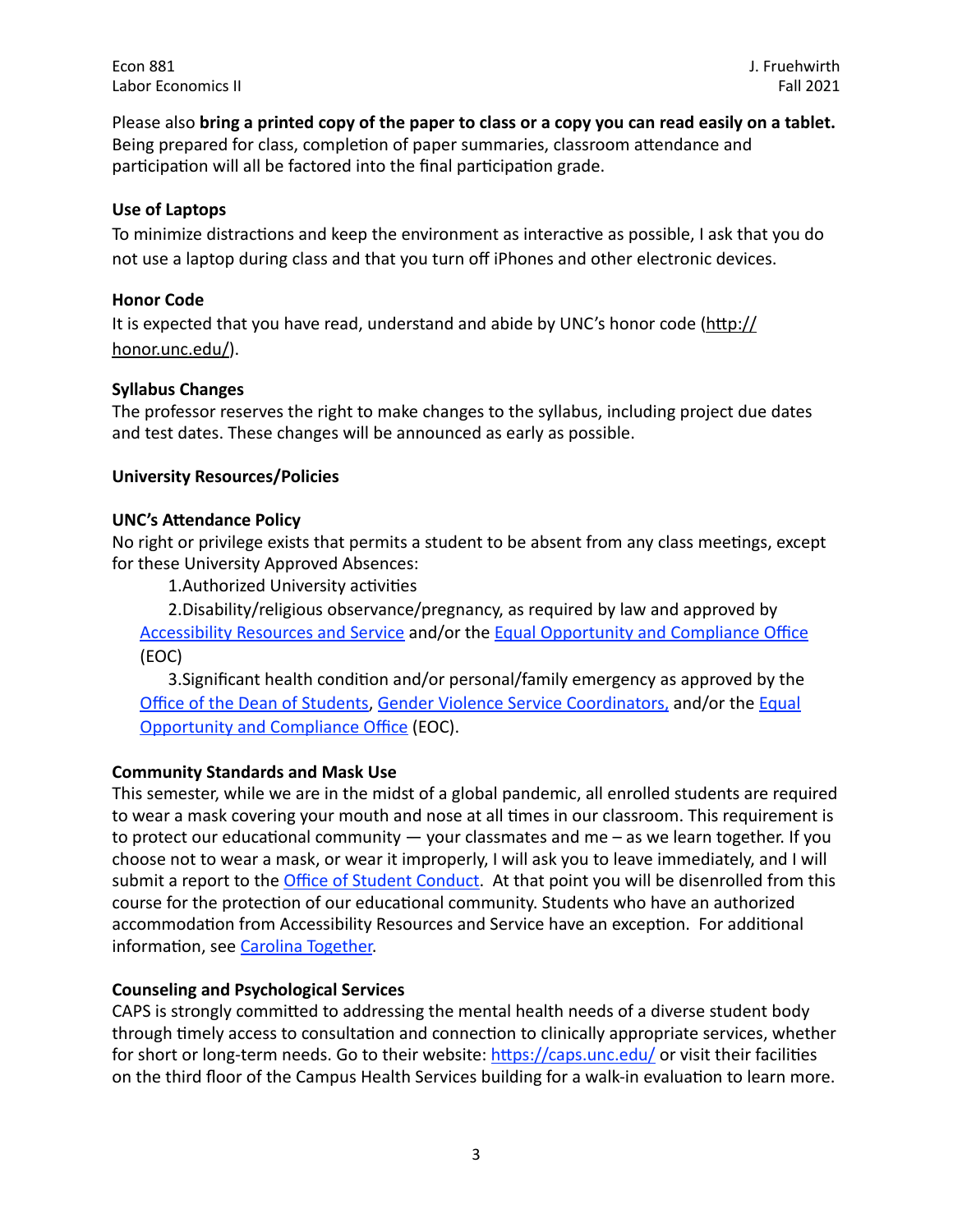J. Fruehwirth Fall 2021

### **Accessibility Resources**

UNC-Chapel Hill facilitates the implementation of reasonable accommodations for students with learning disabilities, physical disabilities, mental health struggles, chronic medical conditions, temporary disability, or pregnancy complications, all of which can impair student success. Accommodations are determined through the Office of Accessibility Resources and Service (ARS) for individuals with documented qualifying disabilities in accordance with applicable state and federal laws. See the ARS website for contact and registration information: https:// [ars.unc.edu/about-ars/contact-us](https://ars.unc.edu/about-ars/contact-us)

#### **Title IX Resources**

Any student who is impacted by discrimination, harassment, interpersonal (relationship) violence, sexual violence, sexual exploitation, or stalking is encouraged to seek resources on campus or in the community. Please contact the Director of Title IX Compliance (Adrienne Allison –  $Adrienne. allison@unc.edu$ , Report and Response Coordinators in the Equal Opportunity and Compliance Office ([reportandresponse@unc.edu](mailto:reportandresponse@unc.edu)), Counseling and Psychological Services (confidential), or the Gender Violence Services Coordinators (gysc@unc.edu; confidential) to discuss your specific needs. Additional resources are available at safe.unc.edu.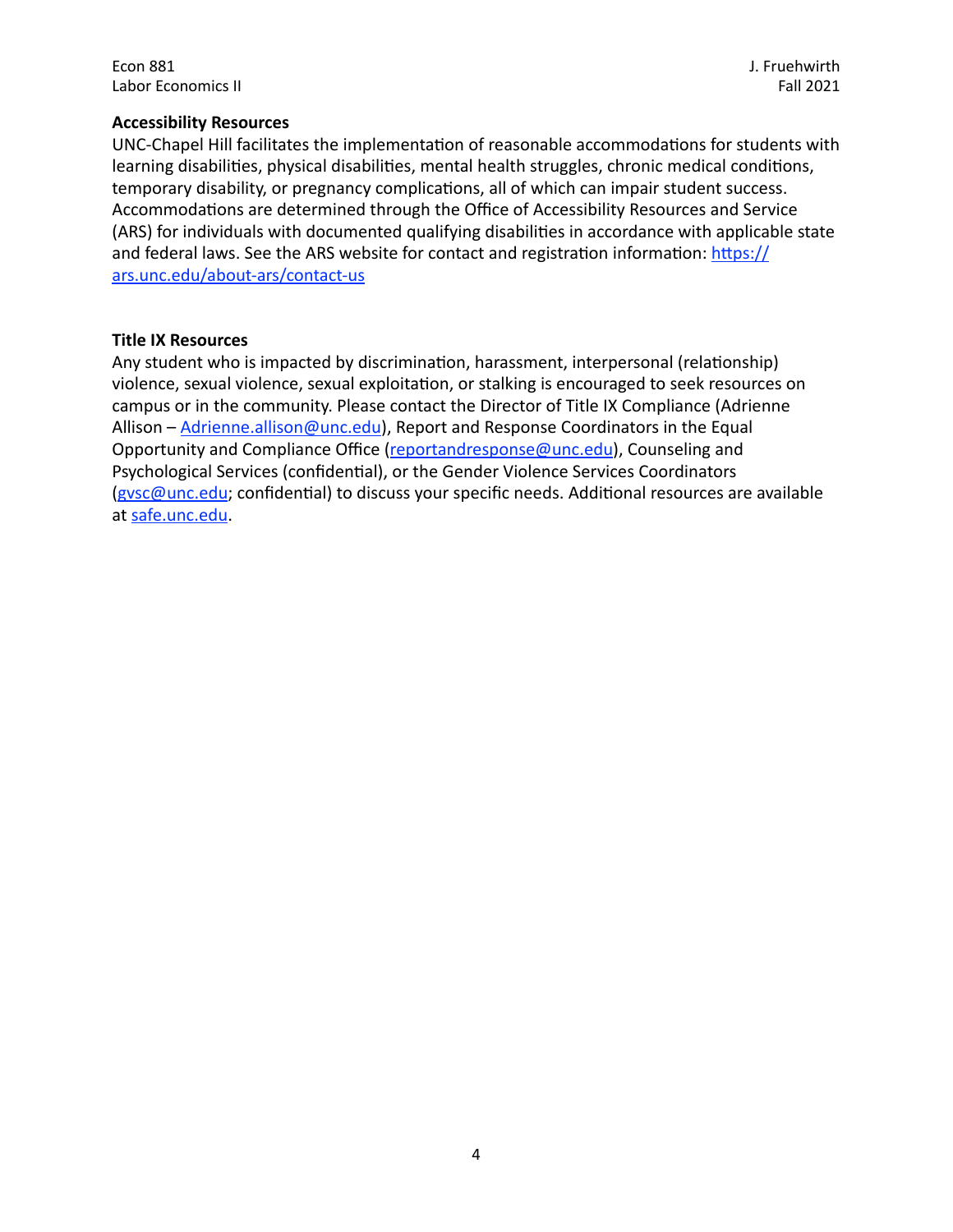|      | <b>Topic</b>                                                                                                                                                                                                                                                                                                                                                                                                                                     | <b>Assignment Due</b> |
|------|--------------------------------------------------------------------------------------------------------------------------------------------------------------------------------------------------------------------------------------------------------------------------------------------------------------------------------------------------------------------------------------------------------------------------------------------------|-----------------------|
| 8/19 | Introductions                                                                                                                                                                                                                                                                                                                                                                                                                                    |                       |
| 8/24 | Brewer, et al, "The Role of Economics in Education<br>Policy Research", The Handbook of Education<br>Finance and Policy, chp 2, 2015.<br>https://www.dropbox.com/s/dvid9m21tcqaruw/<br>Chapter%202.pdf?dl=0<br>*Cunha and Heckman (2009) "The Economics and<br>Psychology of Inequality and Human<br>Development", Journal of the European Economic<br>Association. https://www.jstor.org/stable/<br>40282754                                    |                       |
| 8/26 | *Bolotnyy, Basilico, and Barreira, "Graduate<br>Student Mental Health: Lessons from American<br>Economics Departments", forthcoming, Journal of<br>Economic Literature https://<br>www.valentinbolotnyy.com/files/<br><b>BBB GradMentalHealth.pdf</b><br>*Eisenberg D, Golberstein E, Hunt J. Mental Health<br>and Academic Success in College. BE J Econ Anal<br>Policy. 2009;9:40-.                                                            |                       |
| 8/31 | *Bound J, Turner S. Chapter 8 - Dropouts and<br>Diplomas: The Divergence in Collegiate Outcomes.<br>In: Hanushek EA, Machin S, Woessmann L, eds.<br>Handbook of the Economics of Education. Vol 4.<br>Handbook of The Economics of Education. Elsevier;<br>2011:573-613. (available on ScienceDirect)                                                                                                                                            |                       |
| 9/2  | Fruehwirth JC, Biswas S, Perreira KM. The Covid-19<br>pandemic and mental health of first-year college<br>students: Examining the effect of Covid-19<br>stressors using longitudinal data. PLOS ONE.<br>2021;16(3)<br>*Aucejo EM, French J, Ugalde Araya MP, Zafar B.<br>The impact of COVID-19 on student experiences<br>and expectations: Evidence from a survey. J Public<br>Econ. 2020 Nov;191 https://<br>pubmed.ncbi.nlm.nih.gov/32873994/ |                       |
| 9/7  | Group discussion                                                                                                                                                                                                                                                                                                                                                                                                                                 | Proposal due          |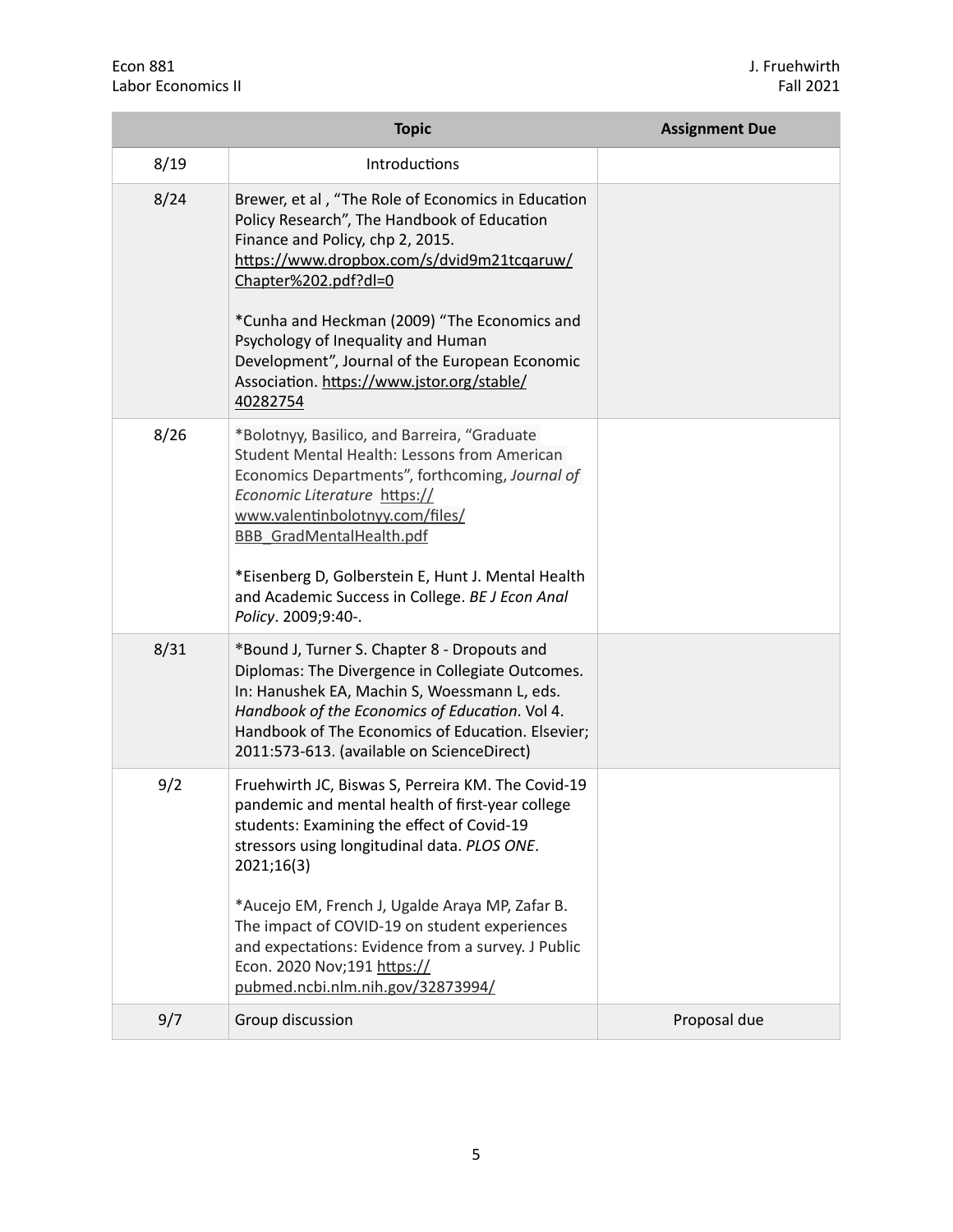|       | <b>Topic</b>                                                                                                                                                                                                                                                                             | <b>Assignment Due</b>  |
|-------|------------------------------------------------------------------------------------------------------------------------------------------------------------------------------------------------------------------------------------------------------------------------------------------|------------------------|
| 9/9   | Todd, P. E. and Wolpin, K. I. (2003) 'On the<br>specification and estimation of the production<br>function for cognitive achievement', Economic<br>Journal 113(485), F3-F33.                                                                                                             |                        |
| 9/14  | Andrabi, T., J. Das, A. Ijaz Khwaja, and T. Zajonc<br>(2011, July). Do Value-Added Estimates Add Value?<br>Accounting for Learning Dynamics. American<br>Economic Journal. Applied Economics 3(3), 29-54.                                                                                |                        |
| 9/16  | Cunha, Flavio, and James J. Heckman. 2008.<br>"Formulating, Identifying and Estimating the<br>Technology of Cognitive and Noncognitive Skill<br>Formation." Journal of Human Resources, 43(4):<br>738-82.                                                                                |                        |
| 9/21  | Jens Ludwig & Douglas L Miller, 2007. "Does Head<br>Start Improve Children's Life Chances? Evidence<br>from a Regression Discontinuity Design," The<br>Quarterly Journal of Economics, vol. 122(1), pages<br>159-208, 02.                                                                |                        |
| 9/23  | Currie, Janet & Thomas, Duncan, 1995. "Does Head<br>Start Make a Difference?," American Economic<br>Review, vol. 85(3), pages 341-64, June.                                                                                                                                              |                        |
| 9/28  | Caetano, G., J. Kinsler and H. Teng (2019) "Towards<br>Causal Estimates of Children's Time Allocation on<br>Skill Development", Journal of Applied<br>Econometrics.                                                                                                                      |                        |
| 9/30  | Discussion of 3 papers of choice related to your<br>research                                                                                                                                                                                                                             |                        |
| 10/5  | Group discussion                                                                                                                                                                                                                                                                         | <b>Empirical Model</b> |
| 10/7  | Manski, C. (1993), 'Identification of endogenous<br>social effects: The reflection problem', The Review<br>of Economic Studies, 60(3): 531-542.                                                                                                                                          |                        |
| 10/12 | Fruehwirth, J (2013) "Identifying Peer Achievement<br>Spillovers: Implications for Desegregation and the<br>Achievement Gap" Quantitative Economics 4(1).                                                                                                                                |                        |
| 10/14 | Bramoulle, Y., H. Djebbari, and B. Fortin (2009,<br>May). Identification of peer effects through social<br>networks. Journal of Econometrics 150(1), 41-55.<br>Lavy and Schlosser (2011) "Mechanisms and<br>Impacts of Gender Peer Effects at School", AEJ:<br>Applied Economics, April. |                        |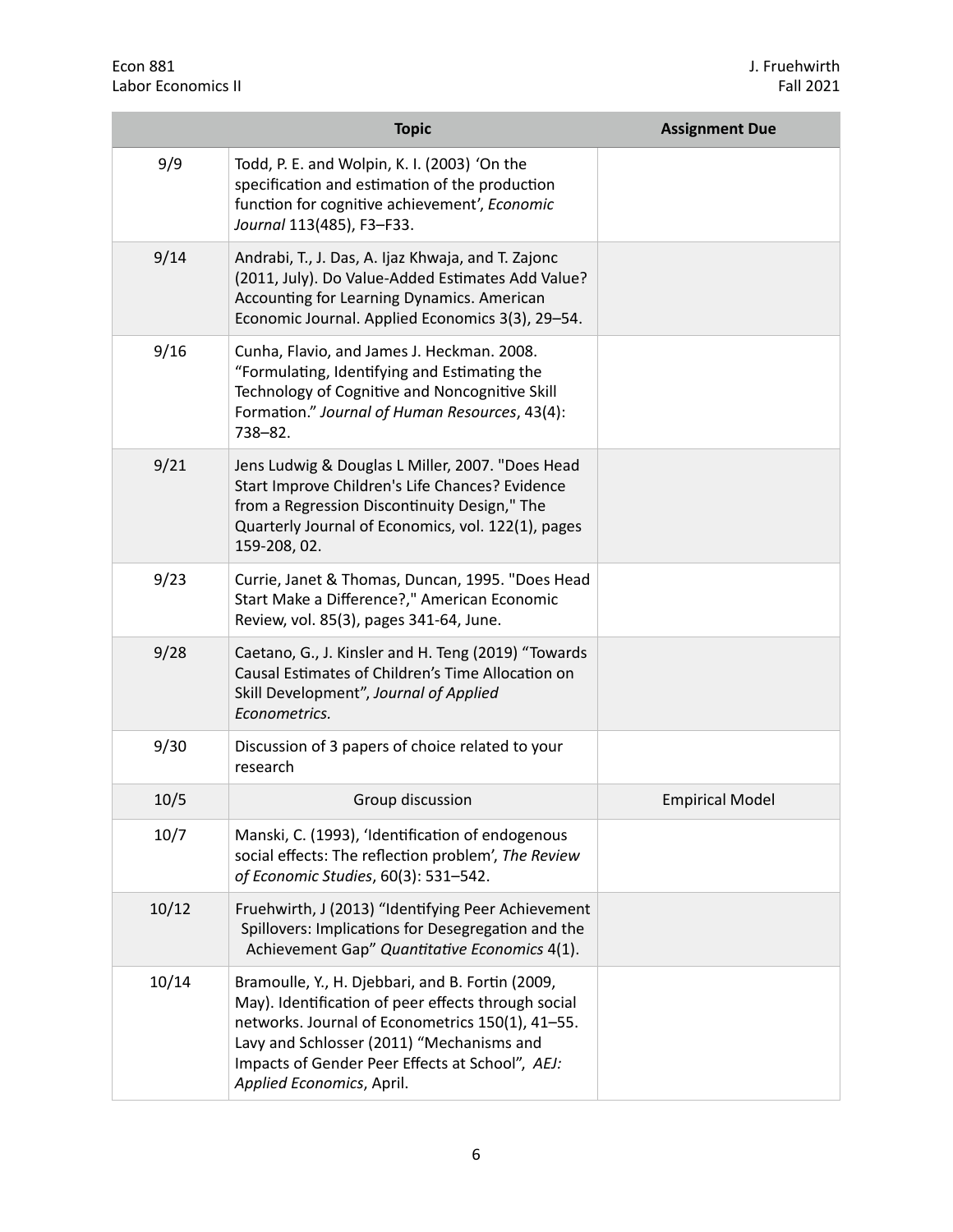|       | <b>Topic</b>                                                                                                                                                                                                                                                                                                                                                            | <b>Assignment Due</b>    |
|-------|-------------------------------------------------------------------------------------------------------------------------------------------------------------------------------------------------------------------------------------------------------------------------------------------------------------------------------------------------------------------------|--------------------------|
| 10/19 | Chetty, R, J. Friedman and J. Rockoff (2014)<br>Measuring the Impacts of Teachers I: Evaluating<br>Bias in Teacher Value-Added Estimates, American<br>Economic Review 104(9): 2593-2632.<br>Guarino, C. M. Reckase and J. Wooldridge (2015)<br>"Can value-added measures of teacher<br>performance be trusted?" Education Finance and<br>Policy, 10(1)                  |                          |
| 10/21 | *Araujo, C., P. Carneiro, Y. Cruz and N. Schadt<br>(2016) "Teacher Quality and Learning Outcomes in<br>Kindergarten," Quarterly Journal of Economics<br>Hoxby, C.M. (1996) "How Teachers' Unions Affect<br>Education Production," The Quarterly Journal of<br>Economics, 111(3): 671-718.                                                                               |                          |
| 10/26 | Discussion of 3 papers of choice related to your<br>research                                                                                                                                                                                                                                                                                                            |                          |
| 10/28 | Fryer, R. G. and S. Levitt (2004) "Understanding the<br>black-white test score gap in the first two years of<br>school," The Review of Economics and Statistics,<br>86(2): 447-464<br>Bond and Lang (2012) "The Evolution of the Black-<br>White Test Score Gap in Grades K-3: The Fragility of<br>Results", The Review of Economics and Statistics,<br>95(5):1468-1479 |                          |
| 11/2  | Group discussion                                                                                                                                                                                                                                                                                                                                                        | <b>Theoretical Model</b> |
| 11/4  | Katz, Lawrence E., Jeffrey R. Kling and Jeffrey B.<br>Liebman (2001) "Moving to Opportunity in Boston:<br>Early Results of a Randomized Mobility<br>Experiment", Quarterly Journal of Economics 116<br>(May 2001), 607-54.                                                                                                                                              |                          |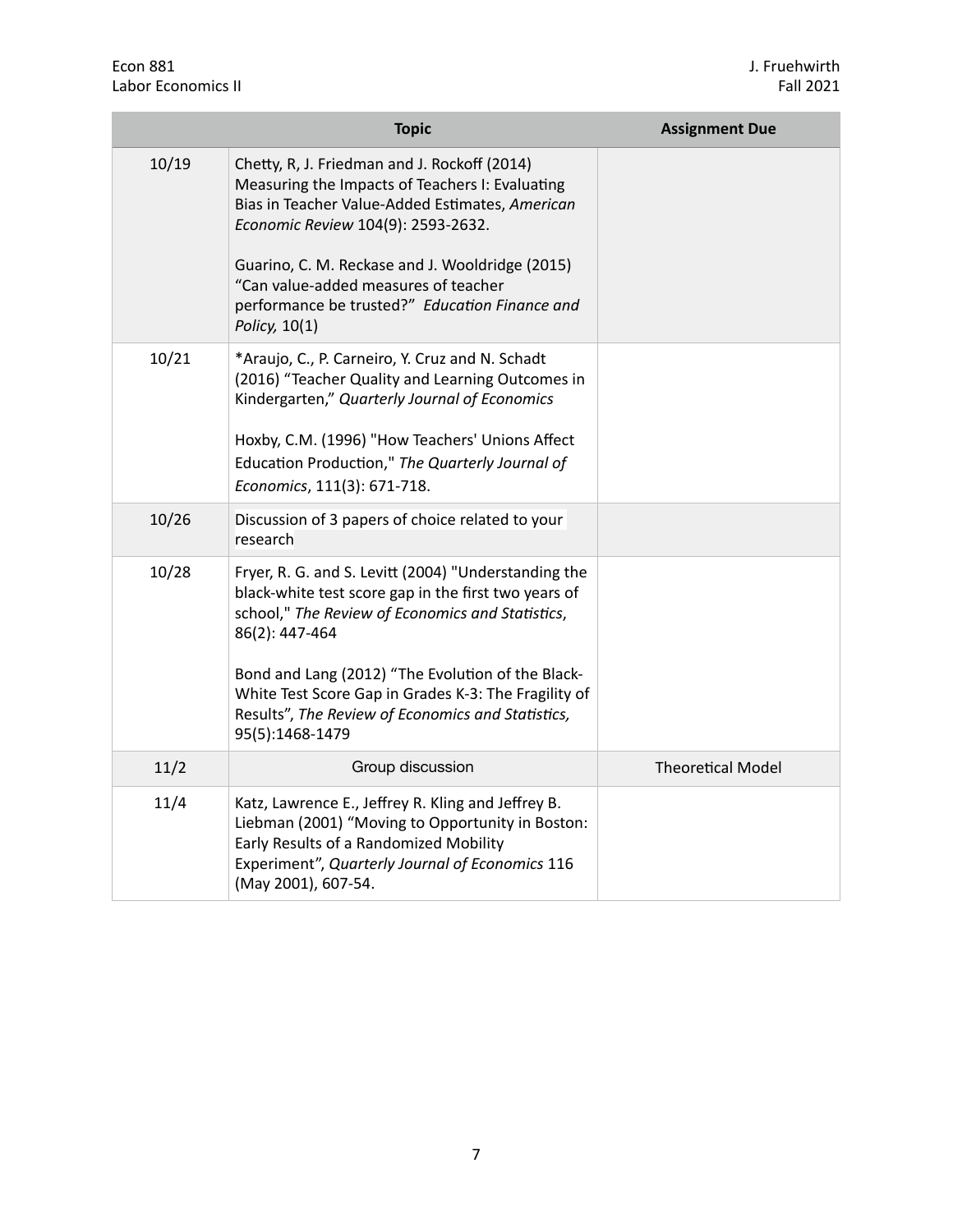|       | <b>Topic</b>                                                                                                                                                                                                                                                                                                                                                                                                                                                                                        | <b>Assignment Due</b>      |
|-------|-----------------------------------------------------------------------------------------------------------------------------------------------------------------------------------------------------------------------------------------------------------------------------------------------------------------------------------------------------------------------------------------------------------------------------------------------------------------------------------------------------|----------------------------|
| 11/9  | *Rucker C. Johnson & C. Kirabo Jackson, 2019.<br>"Reducing Inequality through Dynamic<br>Complementarity: Evidence from Head Start and<br>Public School Spending," American Economic<br>Journal: Economic Policy, American Economic<br>Association, vol. 11(4), pages 310-349, November.<br>*Campos and Kearns (2021) "The Impact of<br>Neighborhood School Choice: Evidence from Los<br>Angeles' Zones of Choice", working paper<br>https://www.dropbox.com/s/kf8j3g1yeau2jjm/<br>imp zoc.pdf?dl=0 |                            |
| 11/11 | Neal, Derek A & Johnson, William R (1996) "The<br>Role of Premarket Factors in Black-White Wage<br>Differences," Journal of Political Economy, vol.<br>104(5), pages 869-95, October.                                                                                                                                                                                                                                                                                                               |                            |
| 11/16 | Joseph G. Altonji & Charles R. Pierret (2001)<br>"Employer Learning And Statistical Discrimination,"<br>The Quarterly Journal of Economics, MIT Press, vol.<br>116(1), pages 313-350, February.                                                                                                                                                                                                                                                                                                     |                            |
| 11/18 | <b>Group Discussion</b>                                                                                                                                                                                                                                                                                                                                                                                                                                                                             | <b>Preliminary Results</b> |
| 11/23 | *Papageorge, N., V. Ronda and Y. Zheng (2020)<br>"The Economic Value of Breaking Bad:<br>Misbehavior, Schooling and the Labor Market",<br>working paper.<br>https://nicholaswpapageorge.files.wordpress.com/<br>2020/06/bb.pdf<br>*Deming, D. J (2017) " The Growing Importance of<br>Social Skills in the Labor Market", Quarterly<br>Journal of Economics                                                                                                                                         |                            |
| 11/25 | Thanksgiving break/no class                                                                                                                                                                                                                                                                                                                                                                                                                                                                         |                            |
| 11/30 | *Biasi and Ma "Education-Innovation Gap" (2021),<br>working paper https://songma.github.io/files/<br>bm edu inno gap.pdf<br>Class Wrap Up                                                                                                                                                                                                                                                                                                                                                           | Research paper due         |
| 12/9  | Final Exam/Take Home                                                                                                                                                                                                                                                                                                                                                                                                                                                                                | Due at 4pm                 |